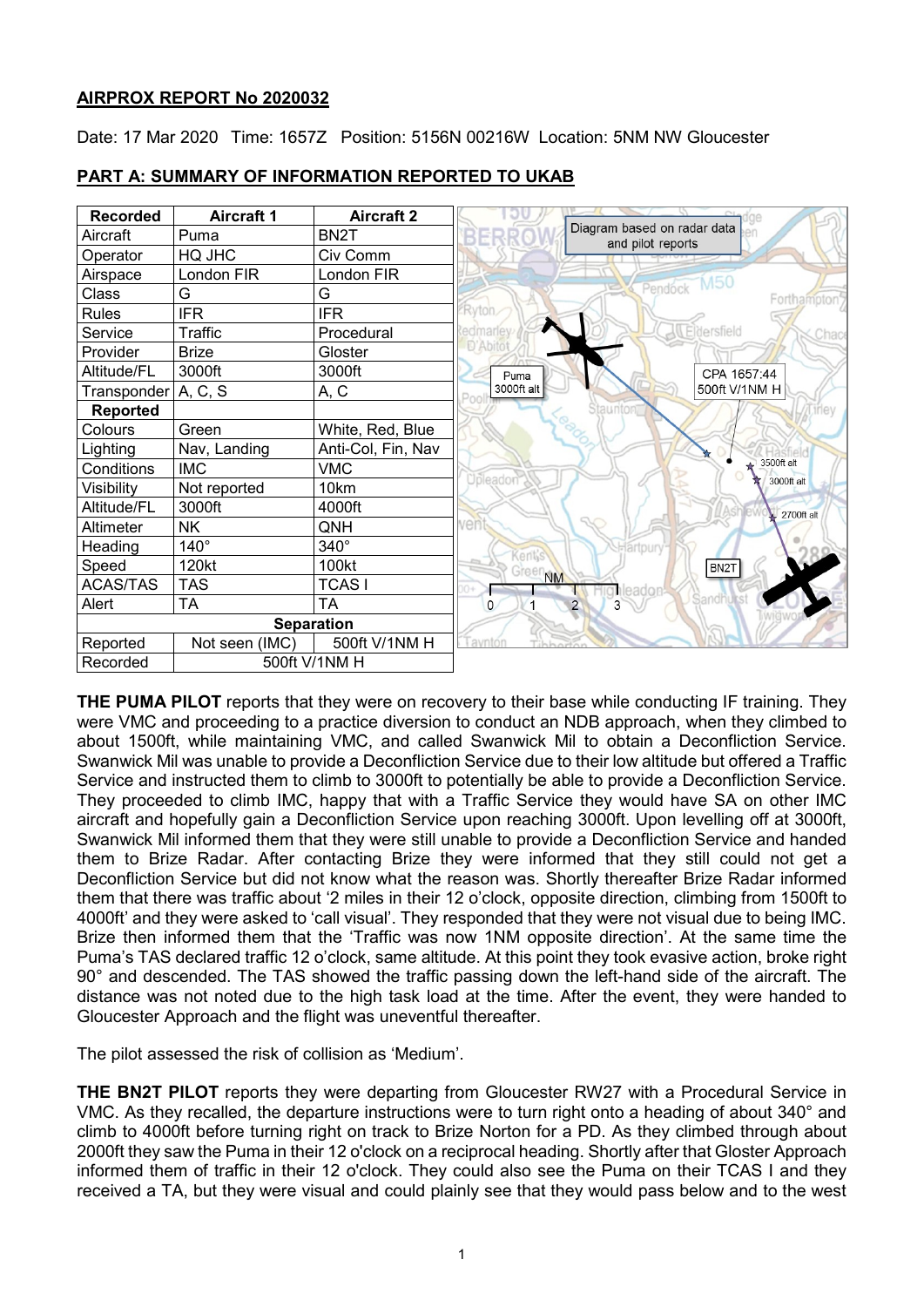of the Puma. They didn't see any need to report the event and heard nothing on the radio that would suggest that there was cause for concern.

The pilot assessed the risk of collision as 'None'.

**THE BRIZE NORTON CONTROLLER** reports that the Puma pilot made no mention on frequency at the time that an Airprox would be raised, at no point did the pilot state that they were taking avoiding action or evasive action due to a TAS alert, this is why the controllers response comes 15 days afterwards. Swanwick (Mil) prenoted the Puma, a VHF LARS transit, northwest of Brize Norton by 45 miles, squawking 6401. The Brize controller was unable to identify the aircraft as it was below the base of Brize's radar coverage. For this reason, the Brize controller opted to give Swanwick (Mil) a Brize Zone squawk of 3702 as the aircraft would require a transit of the Brize CTR on route to their base. The Brize controller then asked the Swanwick (Mil) controller what service the Puma pilot was under and was told that the Puma was under a Traffic Service (TS), the Puma pilot had requested a Deconfliction Service (DS) but was too low at 3000ft, Cotswold QNH 1019. The radio coverage to the NW of Brize is a known area of poor signal and the Brize controller was cautious that the Puma pilot would potentially call while still below radar coverage, therefore Brize asked Swanwick (Mil) to inform the pilot it would be a TS at 3000ft and, when within 30NM, freecall Brize Zone. The Brize controller had previously controlled a similar callsign Puma, transiting through Brize CAS on a Basic Service inbound to the same base and expected a similar flight profile. The Brize controller became aware of the Puma's position when squawk 3702 appeared on radar west of Gloucester and the Brize controller proceeded to ring Gloster to provide Traffic Information (TI) because traffic from Gloucester was on radar that would affect the Puma. When the Puma pilot called Brize Zone the aircraft was identified and given a TS, while the Brize controller was subsequently providing TI to Gloster, The Puma pilot transmitted that they wanted an ILS RW27 inbound to Gloucester. Gloster provided TI on a procedural outbound squawking 4504, northwest bound climbing 4000ft. The Brize controller immediately told Gloster to standby and called the traffic to the Puma pilot as "[Puma C/S] traffic 12 o'clock, 2 miles opposite direction indication 1000ft below climbing to 4000ft". The Puma pilot responded, 'not sighted err with request' (this part of the transmission was broken). Gloster then said that they were turning their traffic, and the Brize controller proceeded to call the traffic again "[Puma C/S] traffic now 12 o'clock, 1-mile opposite direction indicating 400ft below 200ft below climbing", followed by asking the Puma pilot to report visual with the "traffic left 11 o'clock, 1 mile passing down your left-hand side indicating 100ft above". The Puma pilot stated, "is IMC not sighted". When the contacts had passed, and the mode C indicated the Gloster aircraft was 1100ft above. Gloster then gave a requested level and pressure setting for the Puma. These instructions were passed to the Puma pilot who was then informed to continue with Gloster.

The controller perceived the severity of the incident as 'Low'.

**THE BRIZE NORTON ATCO I/C** reports that the reporting controller held the RA endorsement of the two of them on shift but was upstairs in ADC at the time of the incident and was unaware of it until the DASOR was filed.

**THE GLOSTER CONTROLLER** reports working TWR and APP combined. The BN2T pilot was given departure instructions to fly 315° from RW27 climbing to 4000ft to coincide with the RNAV deemed separation; conflicting IFR traffic was inside 8NM from REKLO cleared for the RNAV approach RW27 descending through the BN2T's cleared level. The Gloster controller's intention was to wait for level separation before turning the BN2T on track to the OX climbing to 6000ft. After the BN2T was airborne, Brize Radar called with TI, which prompted the Gloster controller to look at the radar display, over the controller's shoulder, and saw what was believed to be the traffic Brize had called; 2 Pumas [UKAB note: there was only 1 Puma] northwest to southeast at 3000ft tracking towards the Gloucester overhead. The Gloster controller passed TI to the BN2T pilot on the Pumas that, as they recalled, were turning to avoid. They could not recall whether the BN2T pilot had the Pumas in sight at any point. They waited for separation of the Brize controllers IFR aircraft before turning the BN2T to the OX climbing to 6000ft. They did not deem it appropriate to issue any instruction to turn the BN2T away from the conflicting traffic because Brize, being a radar unit, are more suitably qualified. As they recalled, both Brize and Gloster controllers' workloads were fairly high at this point.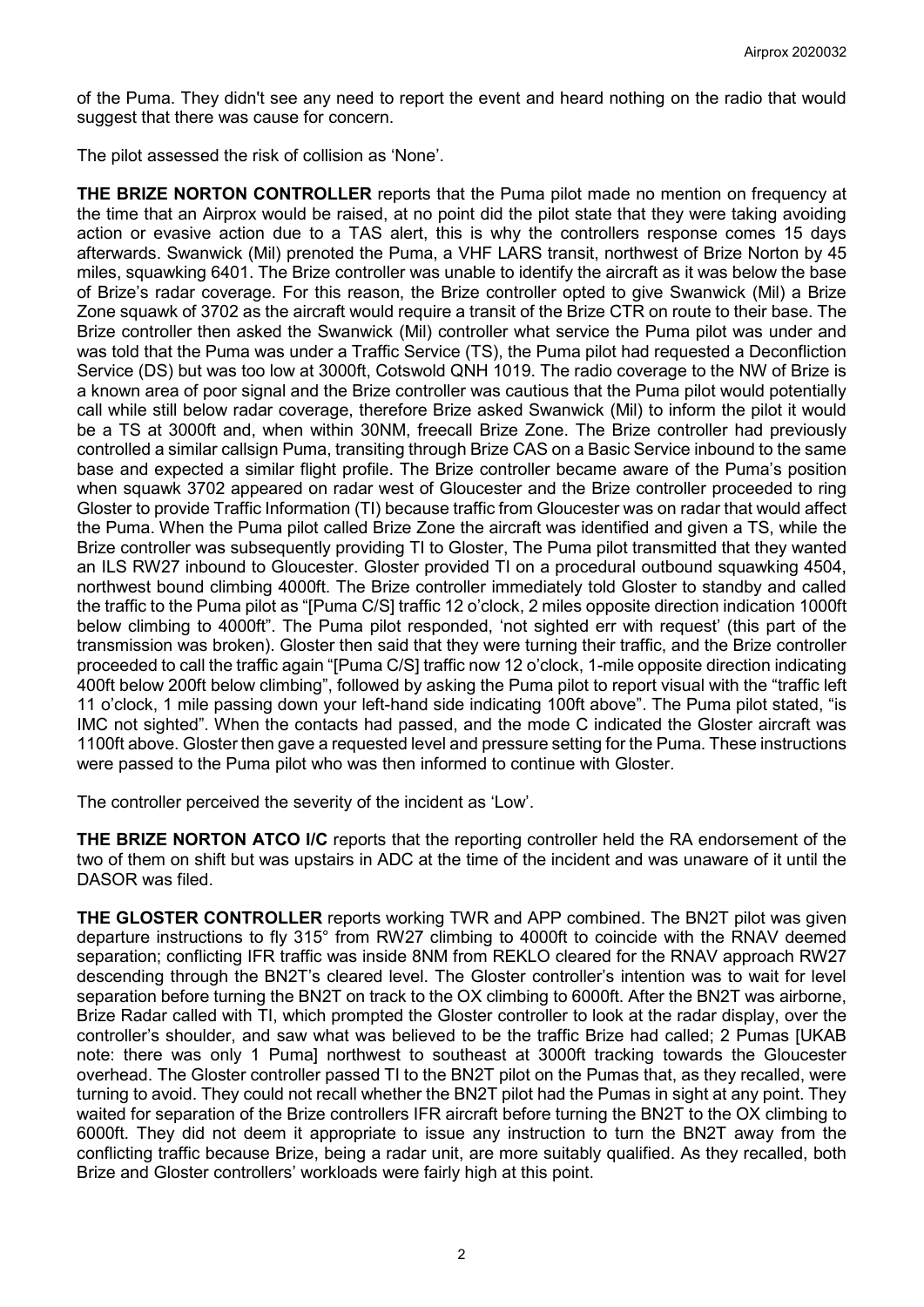## **Factual Background**

The weather at Gloucestershire was recorded as follows:

METAR EGBJ 171650Z 21010KT 9999 5000SE -RADZ FEW007 SCT012 BKN030 12/11 Q1024

#### **Analysis and Investigation**

## **Gloucester Airport Investigation Report**

An initial investigation was conducted to identify if the ATCOs actions or ATC equipment had contributed to the Airprox. It was deemed that this was not the case therefore a more thorough investigation was conducted at a later date due to the Covid-19 pandemic. At 1652:12 the ATC clearance was issued to the BN2T pilot. At 1654:00 the BN2T became airborne. At 1656:14 Brize Radar called with TI on the Puma. Due to a busy controller workload at Brize Radar, this call took two minutes for the information to be passed during which the Gloster controller passed TI to the BN2T pilot, established his level, passing 3200ft, and asked if the pilot had an RA. The reply was negative, but the Pumas were on TCAS. The call concluded with the intention that the Gloster controller was going to turn his traffic to OX, climbing to 6000ft.

# **Further investigation by Gloucester SATCO**

Unfortunately, there were no radar recordings available at the time of investigation, however the R/T recordings and telephone conversations were, which enabled the SATCO to conduct a fairly thorough investigation. Although the radar was serviceable and can be used for TI if the ATCO deems a risk of collision exists, Radar services are still not able to be provided at Gloucestershire Airport therefore only a Basic or Procedural Service is available. The Puma was working Brize Radar, the type of service was unknown however it appeared from listening to the recordings it was a Traffic Service. The BN2T was working Gloster Approach in receipt of a Procedural Service. Neither pilot reported an Airprox at the time on the R/T, this of course can't be verified for the Puma as they were on the Brize frequency however Brize did not phone to advise that they had the intention to do so either. The ATCO checked to see if the BN2T had had any sort of TCAS warning on the Puma, to which the pilot replied 'no, but they had been visible on TCAS'. Unfortunately, nearly a month had elapsed when the ATSA received a phone call, believed to be one of the Puma pilots, requesting information on the other aircraft for this date. The ATSA informed the ATCO and contacted the SATCO for advice. SATCO asked the ATCO to submit a report via Gloucestershire Airport's internal reporting system so there was a record of it. However, it was well outside of the MOR reporting timeframe therefore an MOR was not submitted. The BN2T pilot was given a right turn to track 315° and climb to 4000ft, RW27RH. This is a fairly common clearance when another aircraft is conducting an RNAV approach to RW27 as it is part of the deemed separation. As the BN2T pilot required to eventually depart east to Oxford this is a standard procedural clearance. The BN2T pilot was subsequently cleared for take-off. The ATCO was unaware of the Puma at this point. About 2 mins later the Brize controller called to pass TI on "a Puma" 8NM northwest of Gloucestershire Airport at 3000ft routing towards the Gloucestershire Airport overhead. Unfortunately, this call took a fair amount of time as the Brize controller sounded quite busy passing TI. The APP ATCO passed TI to Brize on the BN2T and the BN2T pilot's intentions, then once the ATCO had the TI from Brize it was passed to the BN2T pilot. The ATCO also then followed it up with radar derived information with the correct phraseology IAW Mats Pt 2. Once the BN2T was separated from another aircraft conducting an RNAV approach the BN2T pilot was instructed to resume his own navigation to Oxford and climb to 6000ft. Based on the ATCOs qualifications and the type of service provided, in this instance, there was not much more that could have been done to avoid the situation developing. In the debrief the controller advised the SATCO that perhaps the BN2T could have potentially been turned the away from the traffic, however there was no way the ATCO could prove that the traffic seen on the ATM was the traffic that was working Brize. Also, headings and de-confliction advice to avoid "unknown" traffic should only be given if the aircraft was in receipt of a Deconfliction Service which Gloucestershire ATC do not have the capacity to provide. The controller felt that as the Puma was in receipt of a radar service from Brize, they would be in a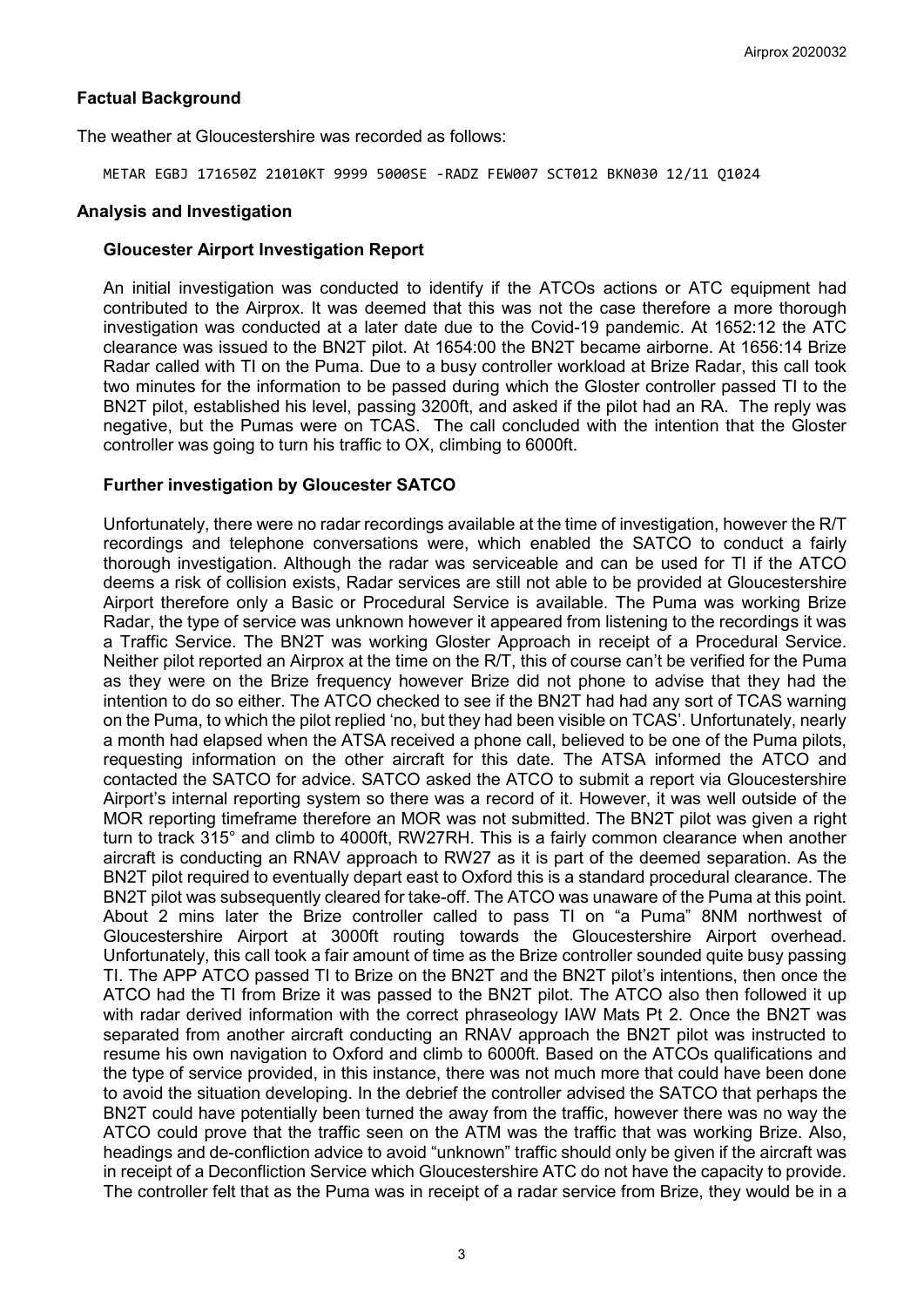much better position to pass deconfliction advice, and the ATCO didn't want to inadvertently make the situation worse by turning the aircraft closer towards each other or doing something contrary to that which the Brize ATCO may have been expecting. The SATCO agreed with these points and concluded that the alleged Airprox occurred as TI was passed too late, although the SATCO does not believe that this was anyone's fault in particular. It would have been a lot more helpful if Gloucestershire had known about the Puma a lot earlier as both ATCOs may have been able to coordinate more effectively and resolve the situation in a timely manner, e.g. co-ordinating climbing the Puma to 4000ft and stopping the BN2T at 3000ft or for Brize to transfer control of the Puma to Gloucestershire ATC or vice versa. The SATCO did not know the workload of the Brize ATCO, but the controller did sound busy on the recordings which may have been a factor. From Gloucester's side of things, they discussed if the BN2T's climb could have been stopped at a lower altitude but unfortunately the BN2T was already passing 3000ft (pilot report, no SSR) and also anything lower than 2800ft would have been below the published MSA for that sector. This only really left the option to turn the BN2T away from the traffic which is not advisable due to the BN2T pilot being provided with a Procedural Service, the ATCOs qualifications and both aircraft not being identified on radar. As mentioned earlier a turn may have made the situation worse.

## MATS 2 reference:

2.4 Occasionally, ATCOs may consider a risk of collision exists when an aircraft is being provided with a Basic or Procedural Service, whether or not radar identity has been established. Whilst ATCOs may consider it appropriate to pass traffic information, it is essential that no doubt exists as to the type of service being provided. In such circumstances, pilots are to be advised that they are "not identified" or "not under a radar service" and that any information is "believed to be…" If a pilot requests avoidance advice, this should be taken as a request for a Deconfliction Service.

# **CAA ATSI**

An Airprox was reported by the pilot of the Puma with the BN2T, whilst the Puma was in transit towards Gloucestershire Airport, with the intention of completing an instrument approach there. The BN2T was on an IFR departure from Gloucestershire Airport, intending to route to Oxford for an instrument approach. The BN2T first became visible on the area radar replay at 1655:00, and at 1655:28 a Procedural Service was agreed with the Gloucestershire controller who was operating as both Tower and Approach controller (Figure 1).



Figure 1 – 1655:28 - indicated levels are FL – add 270ft for altitude

The BN2T pilot had been issued with a departure clearance to turn right after departure, to track 315°, and to climb to an altitude of 4000ft. The controller also had a DA42 already airborne conducting an RNAV approach, and a further aircraft completing a landing.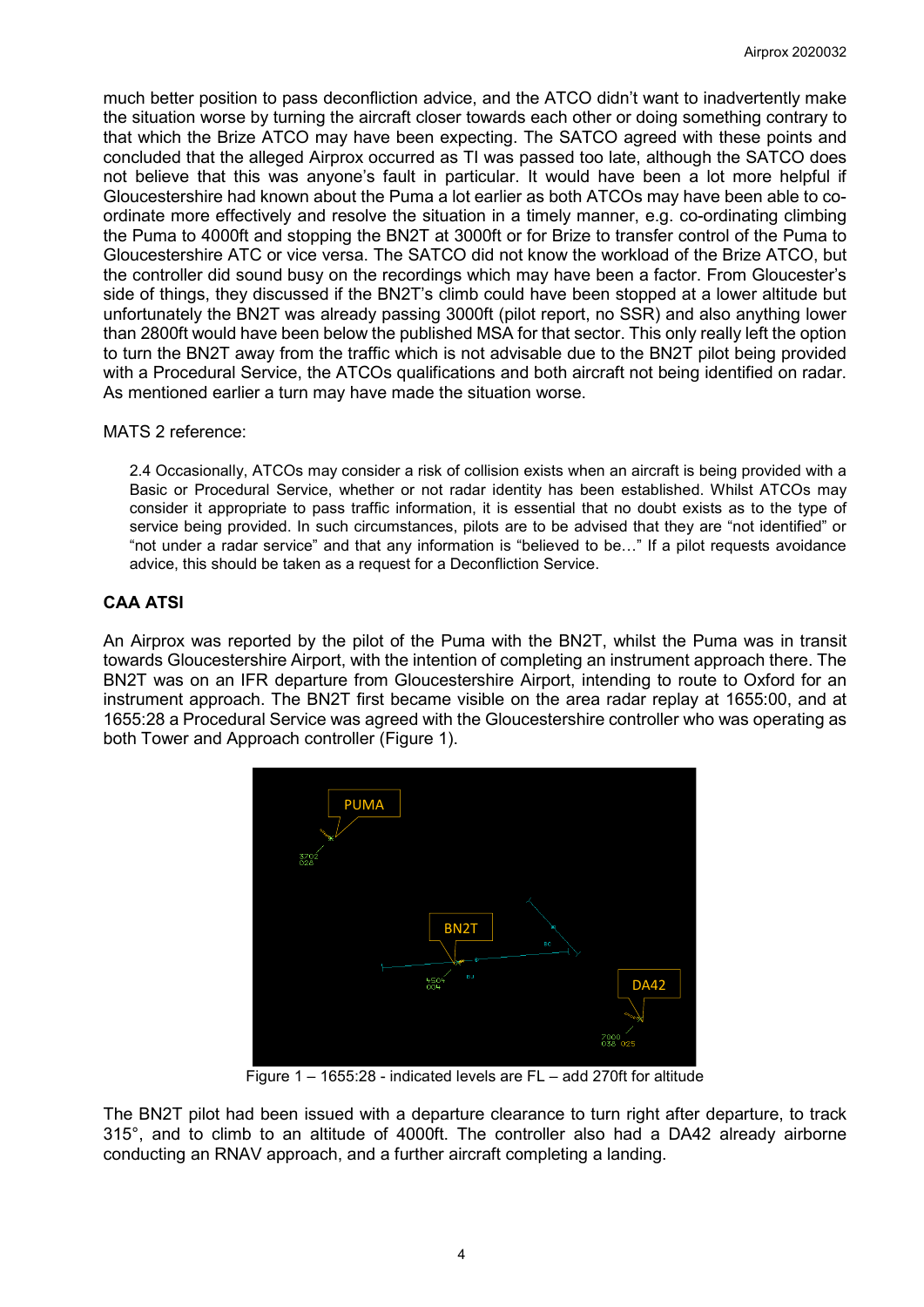At 1656:18 the Gloucestershire controller took a telephone call from the Brize Radar controller who passed Traffic Information to them on the Puma: "*northwest of yourselves, 10 miles, tracking through your overhead at 3000ft"* (Figure 2).



Figure 2: 1656:18 aircraft 7.3NM apart

At 1656:43 the Brize Radar controller advised the Gloucestershire controller that the Puma was in fact inbound to Gloucestershire. The Gloucestershire controller asked for the level of the Puma again. The Gloucestershire controller then passed Traffic Information to the Brize Radar controller *"OK I've got traffic squawking 4504,* (Brize Radar controller reports *"contact"), northwest of me northwest-bound, climbing to altitude 4000ft".* The Brize controller told the Gloucestershire controller to "standby" and was then heard to pass Traffic Information to the Puma: *"traffic 12 o'clock 2 miles opposite direction, indicating 1000ft below, climbing to altitude 4000ft".*



Figure 3: 1657:00

Whilst the Brize Radar controller was passing Traffic Information, at 1657:05 the Gloucestershire controller called the BN2T: *"you're not under a radar service but I believe you have traffic left 11 o'clock, 3 miles, opposite direction, altitude 3000ft – a Puma working Brize"*. The Brize Radar controller then informed the Gloucestershire controller that they *had "called traffic to the Puma".* The Gloucestershire controller stated that they had also passed TI to the BN2T. The Gloucestershire controller started to inform the Brize radar controller that *"I'm turning, I'm going to turn that 4504",* but the Brize controller was updating the Traffic Information to the Puma pilot: *"traffic now 12 o'clock, 1 mile opposite direction, indicating 400ft below 200ft below, climbing"* (Figure 4).



Figure 4: 1657:32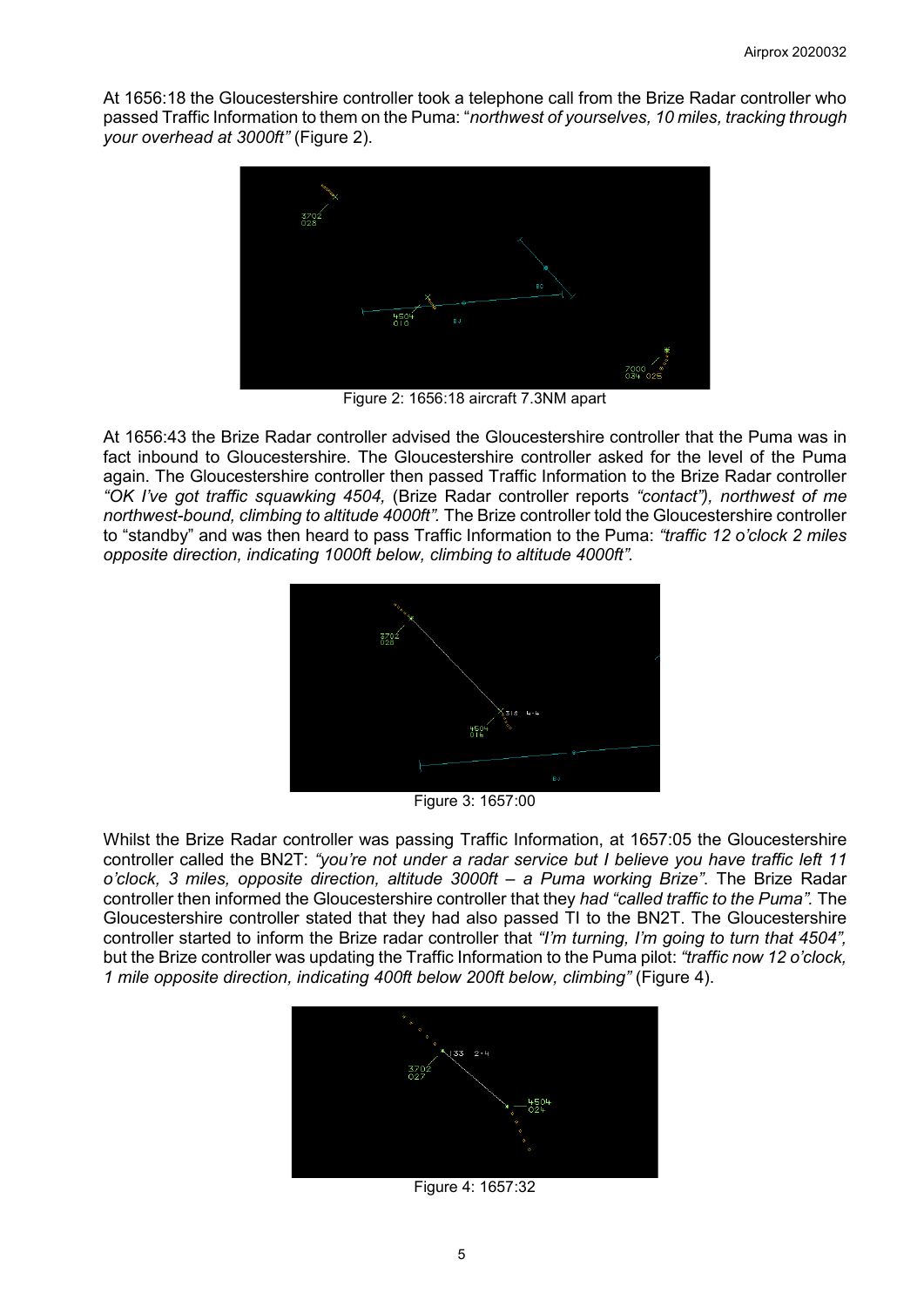Again, the Gloucestershire controller attempted to inform the Brize Radar controller that they were turning the BN2T, but the Brize Radar controller informed them that the Puma was not visual with the traffic and then immediately following that, at 1657:40, passed further traffic information to the Puma pilot: *"now left 11 o'clock 1 mile passing down your left-hand side indicating 100ft above"* (Figure 5).



Figure 5: 1657:40

At 1657:45 the Gloucestershire controller asked the BN2T to report their level, *"passing 3200ft"* after which the Brize Radar controller reported *"my guy has turned south and they have passed*".



CPA occurred at 1657:50 with the aircraft separated by 1.3NM and 600ft (Figure 6).

Figure 6: 1657:50

There appears to have been a delay of about 2 weeks before this Airprox was reported by the Puma pilot. This together with the impact of Covid-19 meant that the Gloucestershire controller's report was retrospective, and there was a considerable delay before Gloucestershire ATC were able to complete an investigation report.

The clearance issued to the BN2T pilot by the Gloucestershire controller was to provide separation against the other aircraft working them, the DA42, which was completing an RNAV approach at Gloucestershire. Gloucestershire has a primary radar, but it is not authorised for use for the provision of Traffic or Deconfliction services. However, there is an exception on its use listed in the unit MATS Part 2.

The Gloucestershire controller was not aware of the presence of the Puma until the phone call from the Brize Radar controller.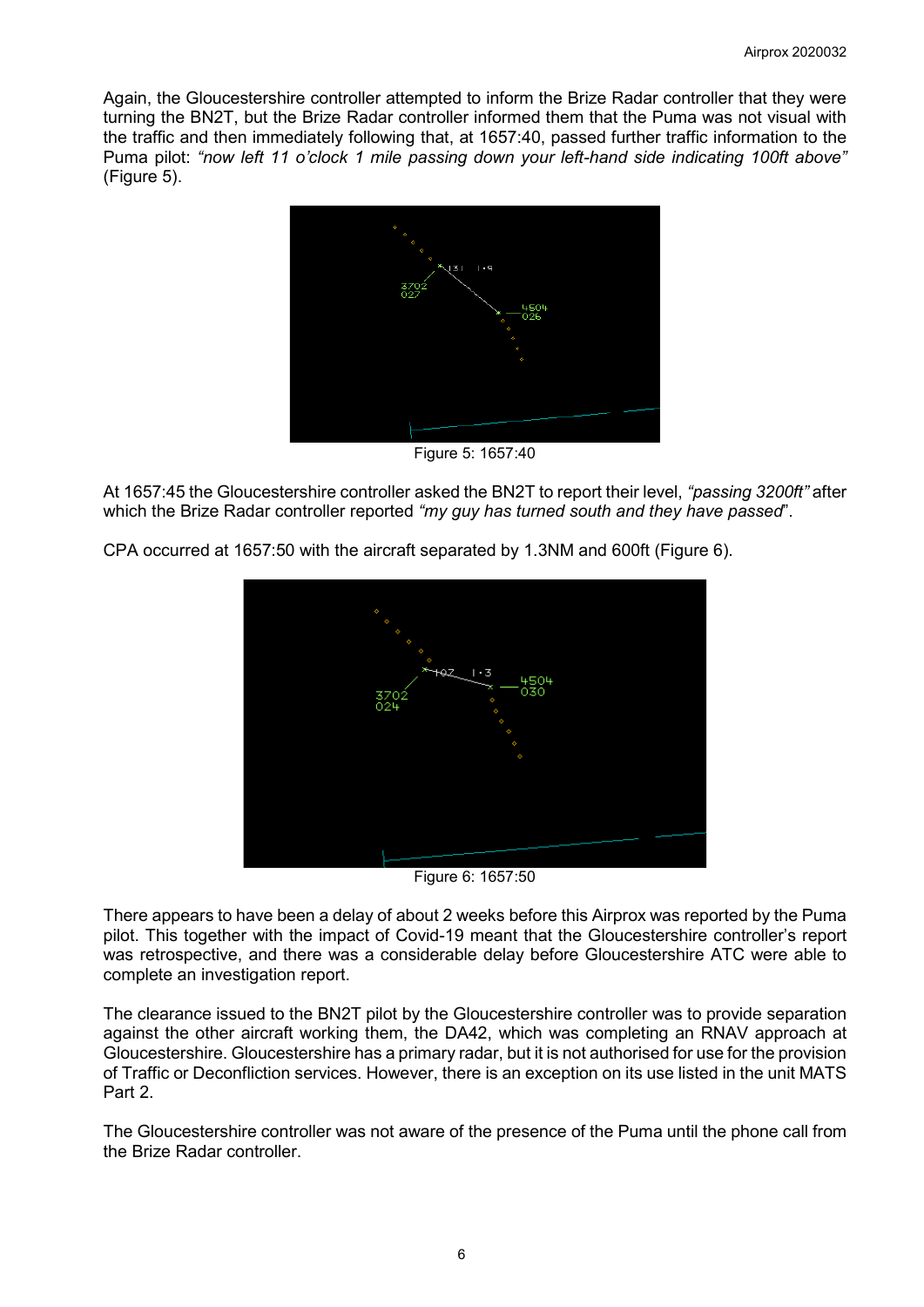Traffic information was passed in a timely manner by both controllers. There was no requirement for either controller to pass Deconfliction Advice to their aircraft on the other.

The Gloucestershire controller was only required to achieve deconfliction minima against *"other aircraft participating in the Procedural Service. Neither traffic information nor deconfliction advice can be passed with respect to unknown traffic". (CAP774 Chapter 5 Para 5.1).* 

Pilots are subsequently warned that *"due to the autonomous flight in Class G airspace, pilots in receipt of a Procedural Service should be aware of the high likelihood of encountering conflicting traffic without warnings being provided by ATC".*

ATSI noted that the BN2T got airborne wearing the discrete SSR code allocated for use by Oxford. Although it had no impact on the event, the Brize Radar controller, and in fact any other controller providing a radar-surveillance based service, would be within their rights to assume the aircraft's SSR code had been verified and validated which was not the case. Also, had the BN2T been further from Gloucestershire, the Brize Radar controller seeing the Oxford SSR code, might have tried to contact Oxford instead.

#### **Military ATM**

The Puma was routing from Shobden to Benson via Gloucester for a practice diversion. The Puma freecalled Swanwick (Mil) requesting a Deconfliction Service which Swanwick were unable to provide due to the altitude of the Puma, although a Traffic Service was agreed. Shortly after handover to Brize the Puma pilot reported receiving a TAS warning on the BN2T resulting in an avoiding turn to remain clear.

The BN2T had departed Gloucester climbing to 4000ft and the pilot was passed Traffic Information on the Puma and received a TCAS TA as well. The BN2T pilot reported being visual with the Puma throughout, was content with the separation between the aircraft and did not believe an Airprox had occurred.

The Puma pilot initially freecalled Swanwick (Mil) at an altitude of 2200ft but shortly afterward requested a climb to 3000ft. Both of these altitudes were below the Sector Safe Altitude used by Swanwick (Mil) and thus they were only able to provide a Traffic Service. Unbeknownst to Swanwick (Mil) the climb to 3000ft requested by the Puma pilot placed them in IMC. During the prenote procedure to Brize, Swanwick reiterated that the Puma required a Deconfliction Service but, due to the aircraft's altitude, Brize were also only able to offer a Traffic Service. Prior to handover, Swanwick (Mil) passed Traffic Information to the Puma pilot about the BN2T which at that point was about 2600ft below the Puma.

Figures 7-11 show the positions of the Puma and the BN2T at relevant times in the lead up to and during the Airprox. The screen shots are taken from a replay using the NATS Radars, which are not utilised by Brize therefore are not representative of the picture available to the controller. Additionally, there was a disparity of about 23 seconds between the radar replay timings and those of the RT transcripts.

Having prenoted the Puma to Brize, the Swanwick (Mil) Controller passed Traffic Information to the Puma pilot who reported not being visual but did not mention being IMC. At this point, the BN2T was indicating 400ft. Having passed this Traffic Information, the Puma pilot was transferred to Brize Approach.



Figure 7: Traffic Information passed by Swanwick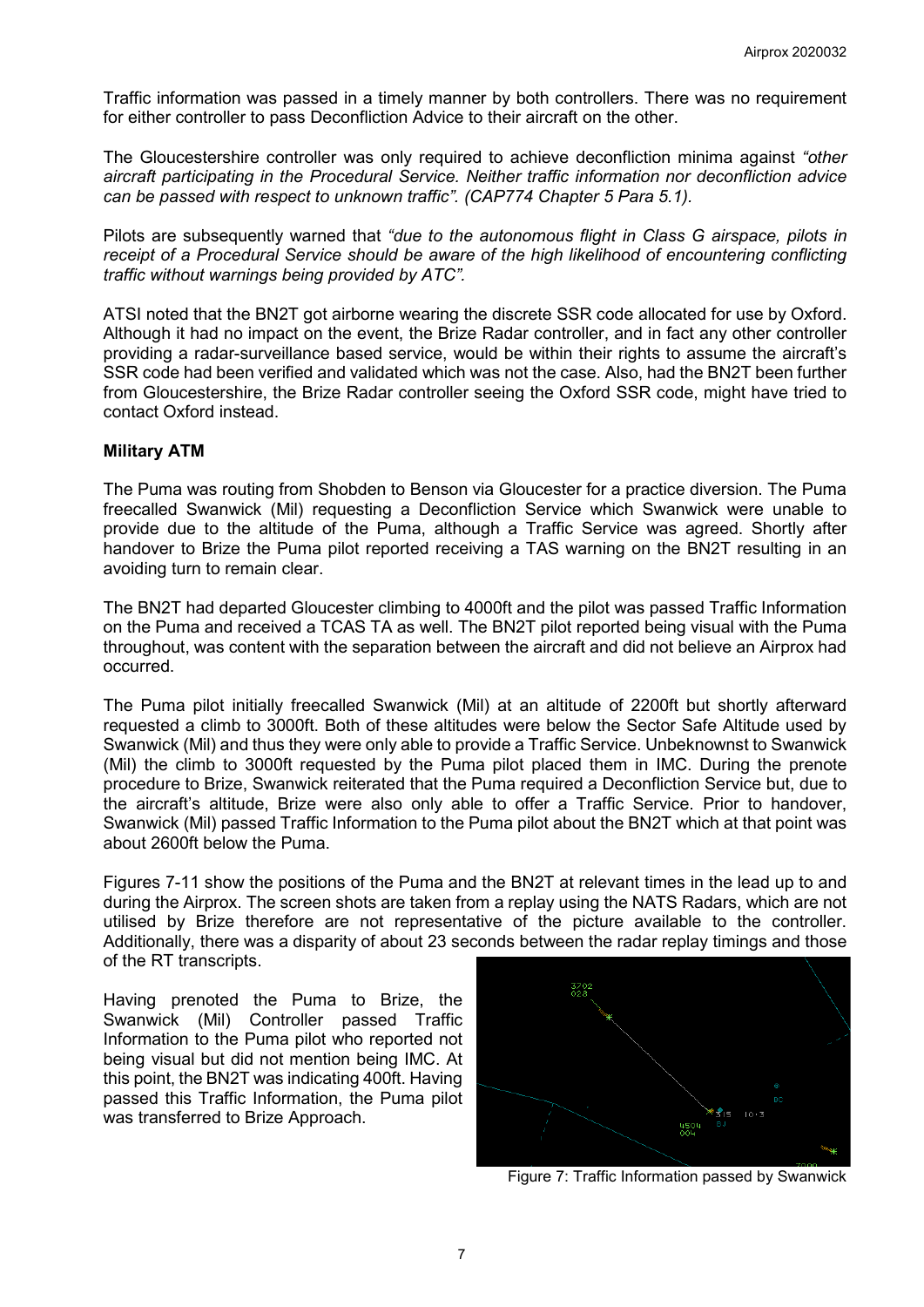Having received a prenote on the Puma, the Brize Controller, who was unaware of the intended practice diversion at this time, correctly identified that the aircraft would fly close to Gloucester and began liaising with Gloucester about the transit. During this period, the Puma contacted Brize, articulated the intent to make an approach at Gloucester and was passed Traffic Information by the Brize Approach Controller on the BN2T. This range information passed was not accurate, the controller stated 2NM when it was actually 4.6NM, although Brize were operating SSR only at the time of the incident which may account for the disparity.



Figure 8: First Traffic Information from Brize

Brize passed Traffic Information to the Puma pilot for a second time following further discussion with Gloucester. Again, the range on this Traffic Information was not accurate, the controller stated 1NM when it was actually 2.4NM.



Figure 9: Second Traffic Information from Brize

Traffic Information was passed for a third and final time by Brize shortly afterward. This traffic information was accurate, and it was at this point that the Puma pilot reported being IMC. Separation at this point was 1.4NM.



Figure 10: Final Traffic Information from Brize

CPA occurred 10 seconds after this final piece of Traffic Information and was measured at 1NM and 500ft.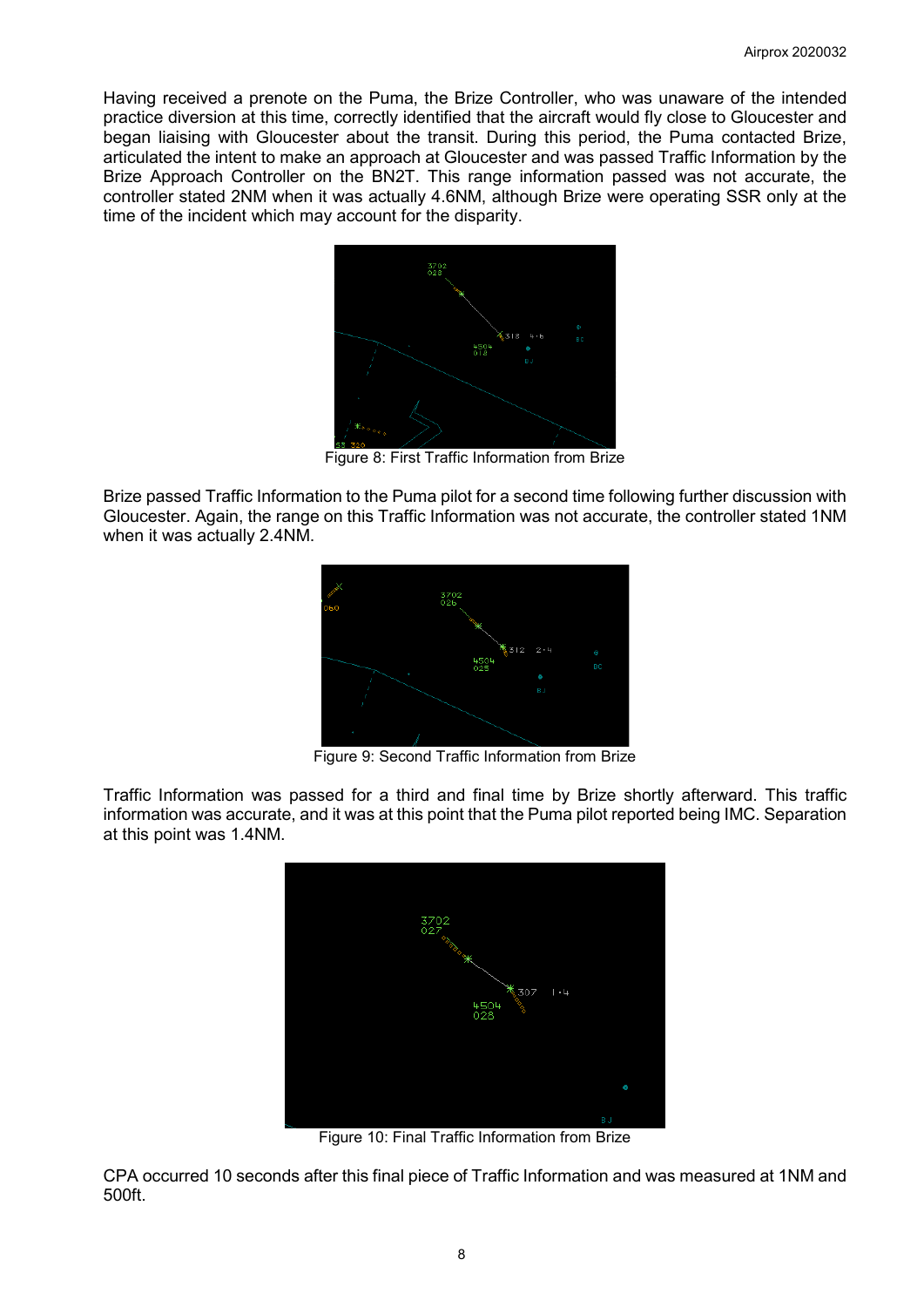

Figure 11: CPA

Two different control agencies passed Traffic Information to the Puma pilot four times about the BN2T the final piece occurring about 10 seconds prior to CPA. Given these facts, the controllers involved discharged their duties in accordance with CAP774 correctly.

## **UKAB Secretariat**

The Puma and BN2T pilots shared an equal responsibility for collision avoidance and not to operate in such proximity to other aircraft as to create a collision hazard. [1](#page-8-0) If the incident geometry is considered as head-on or nearly so then both pilots were required to turn to the right.<sup>[2](#page-8-1)</sup>

## **Comments**

## **BN2T Operating Company**

The Company recognises this type of hazard and has evaluated the risks when operating at regional airports and within Class G airspace. This has been reported as routine departure in reasonable conditions. The Company continues to monitor this type of operation and apply appropriate training and mitigation to keep risk to a minimum.

# **JHC**

 $\overline{\phantom{a}}$ 

This airprox occurred during an Instrument Flying (IF) training sortie during a practice diversion into Gloucester. There is disparity in this report between the narrative of the Puma pilot and the evidence from the tape transcript as to why a climb into IMC was initiated. Having spoken to the co-pilot it is confirmed that, as per the tape transcript, the climb to 3000ft was initiated by the crew and this was a deliberate climb into IMC in order to gain 'actual' IF conditions. For context, JHC aircrew are mandated to fly a minimum of 1 hour actual IF in a 6-month period, with the remainder of the currency requirement permitted under simulated conditions.

A discussion with both the pilot and co-pilot has provided further context to the events leading to this Airprox. As the situation was unfolding there was a degree of task focus in the cockpit towards the impending diversion, meaning the Traffic Information provided was not acted upon until it had escalated and a TAS warning issued. The Aircraft Commander surmised that although he had acknowledged the Traffic Service, it is possible that whilst focusing on other tasks, had lapsed into thinking he was under a Deconfliction Service and as such was expecting more direction from the controller.

Whilst more effort could have been made by ATC at Swanwick and BZN to attempt to provide the service originally requested (for example by offering a suitable climb to the Terrain Safe Level / Area Safety Altitude) the co-pilot proffered that in hindsight they should have been more persistent in their

<span id="page-8-0"></span><sup>1</sup> SERA.3205 Proximity. MAA RA 2307 paragraphs 1 and 2.

<span id="page-8-1"></span><sup>2</sup> SERA.3210 Right-of-way (c)(1) Approaching head-on. MAA RA 2307 paragraph 13.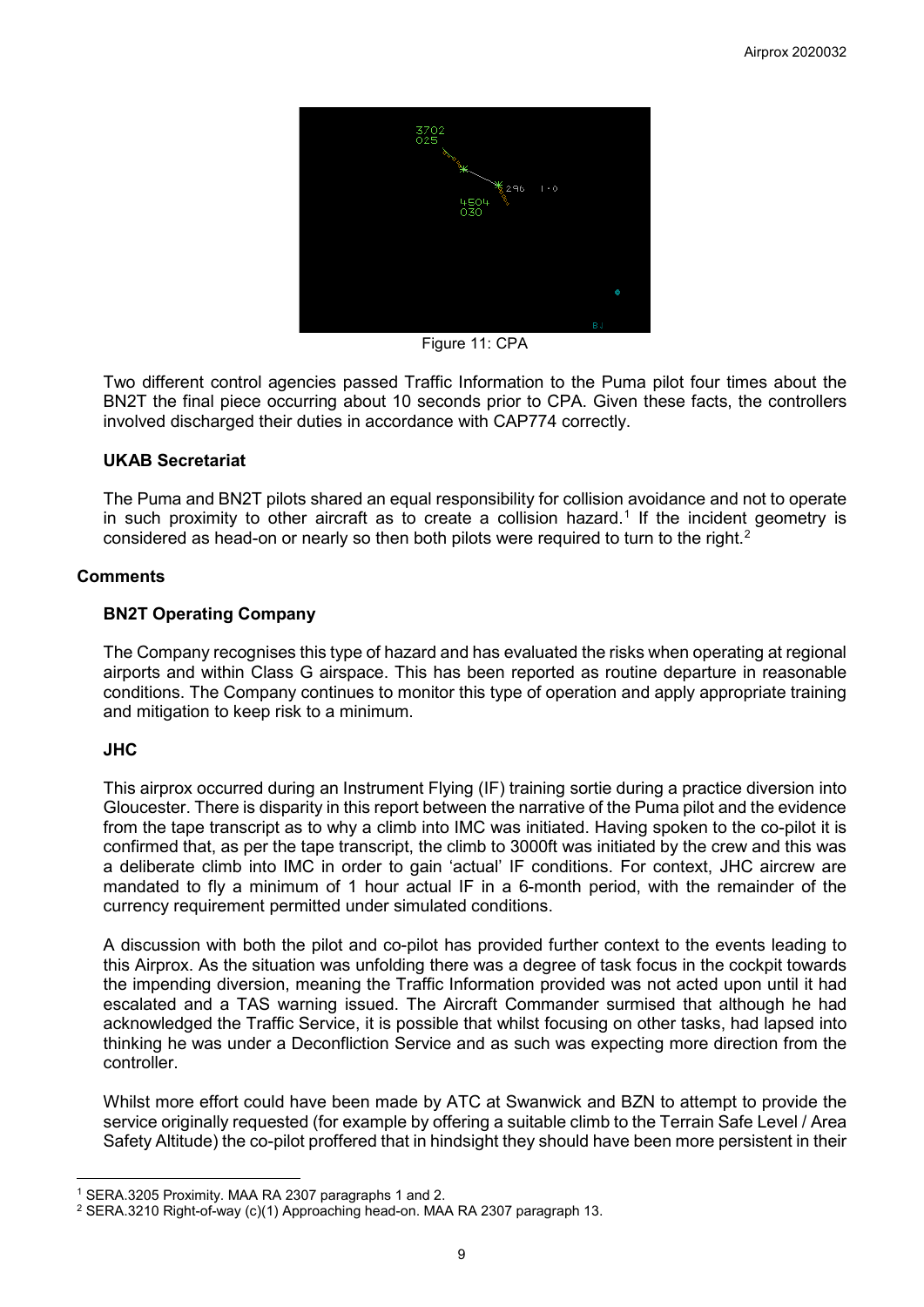request for a Deconfliction Service instead of accepting a sub-optimal service for the flight conditions they were in.

## **Summary**

An Airprox was reported when a Puma and a BN2T flew into proximity 5NM northwest of Gloucester at 1657Z on Tuesday 17<sup>th</sup> March 2020. The Puma pilot was operating under IFR in IMC and in receipt of a Traffic Service from Brize Norton, the BN2T pilot was operating under IFR in VMC and in receipt of a Procedural Service from Gloster Approach.

## **PART B: SUMMARY OF THE BOARD'S DISCUSSIONS**

Information available consisted of reports from both pilots, radar photographs/video recordings, reports from the air traffic controllers involved and reports from the appropriate operating authorities. Relevant contributory factors mentioned during the Board's discussions are highlighted within the text in bold, with the numbers referring to the Contributory Factors table displayed in Part C.

Due to the exceptional circumstances presented by the coronavirus pandemic, this incident was assessed as part of a 'virtual' UK Airprox Board meeting where members provided dial-in/VTC comments. Although not all Board members were present for the entirety of the meeting and, as a result, the usual wide-ranging discussions involving all Board members were more limited, sufficient engagement was achieved to enable a formal assessment to be agreed along with the following associated comments.

The Board began by discussing the actions of the controllers. The Puma was operating below the Terrain Safety Level (TSL) for the Swanwick controller to provide a Deconfliction Service (DS), he did though agree a Traffic Service (TS) with the Puma pilot (**CF2**). The R/T recordings disclosed that It was the Puma pilot who had requested a climb to 3000ft, rather than an instruction by the Swanwick controller. The Swanwick controller pre-noted the Brize controller and stated that the Puma was receiving a TS but had requested a DS. When the Puma pilot called Brize the controller placed the Puma pilot on a TS and contacted Gloster to pass TI. Although the Brize controller passed TI about the BN2T to the Puma pilot it was unfortunate that the range information was inaccurate, this gave the Puma pilot the impression that the BN2T was closer than it actually was (**CF3**), Brize was operating with secondary radar only and the Mil ATM member opined that this may have been a factor that resulted in the inaccurate TI (**CF1**). Members agreed that the Puma pilot could have made a more informed tactical decision for his transit altitude if the Brize controller had provided additional information regarding the level at which the Puma pilot would have been able to receive a DS, conversely it would have been prudent for the Puma pilot to have informed the Brize controller that he was flying in IMC earlier than he did.

Turning to the Gloster controller members agreed that the controller passed sufficient TI to the BN2T pilot and, without the use of a fully certified radar, had relied upon the Brize controller, with a certified radar and a greater visual appreciation of the proximity of the aircraft, to ensure the aircraft remained separated.

Next, the Board discussed the actions of the BN2T pilot. The BN2T pilot reported visual with the Puma and had received a TCAS I TA (**CF10**), when the Gloster controller asked if the pilot had received an RA the reply was just a TA, the pilot reported visual with the Puma and was not concerned with the separation. When the Puma pilot started to turn away from the BN2T the aircraft were separated by about 1.5NM and the BN2T was climbing through the level of the Puma.

The Puma pilot had planned to climb into IMC and had requested a DS, unfortunately the level the pilot climbed to was below the TSL for both the Swanwick and Brize controllers. Although the pilot did not know what the TSL for either agency was the Board thought that when the pilot was transferred to Brize they should have reinforced their requirement for a DS or, at least, enquired as to when they could expect to receive a DS (**CF6**). This is especially relevant whilst flying in IMC under a TS where TI is passed but the controller's workload may reduce the controller's ability to pass it in a timely manner,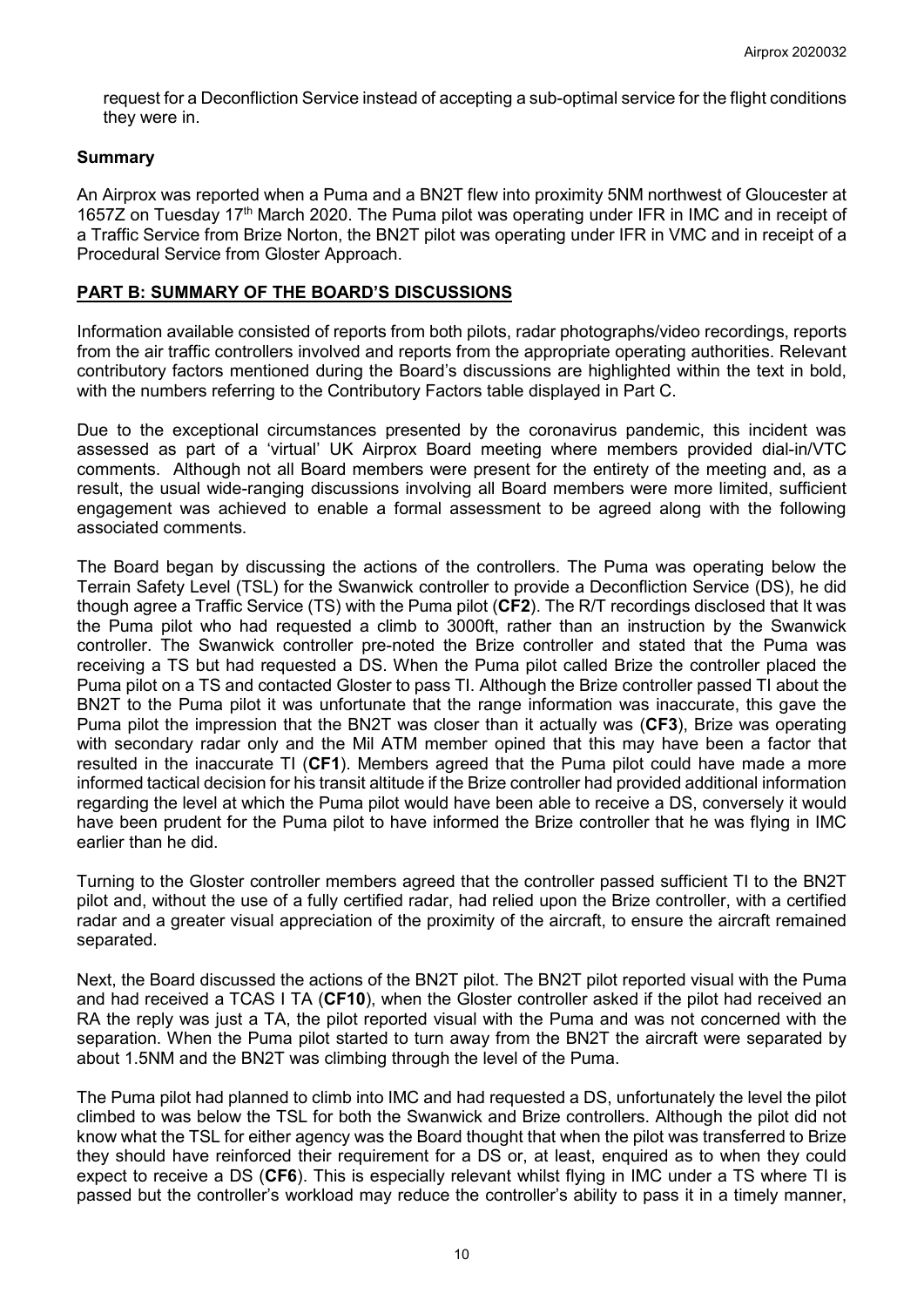under a TS the pilot is responsible for collision avoidance. Even though the Puma pilot had requested a DS, they were actually flying in IMC with a TS; the Board agreed that this was not the most appropriate service and they should have adapted their plan to account for the additional risks involved (**CF4**). The Board noted that the Puma pilot had not informed the Brize controller of their intention to carry out a Practice Diversion to Gloucester, they opined that, if the controller had known this fact, they may have been able to communicate with Gloster earlier which could have allowed both controllers to agree a means of separating the aircraft in a more timely and comprehensive fashion.(**CF5**). When Brize passed the Puma pilot the TI, regardless of the inaccurate reporting, they were informed it was 2NM and members wondered why the pilot did not request further information or request an upgrade to a DS and inform the controller that they were IMC at this point (**CF7**). The puma crew did not react to the TI **(CF10)**, nor did they visually acquire the traffic **(CF11)**, it was only when the Puma crew received a TAS TA that they initiated a right turn to avoid it (**CF9**). The military helicopter member said that the crew were busy at this point and this may have affected their response time and assimilation of the TI they received from the Brize controller (**CF8**).

Turning to the Risk, The Board were mindful that the BN2T pilot was visual with the Puma. Whilst the Puma pilot had TI and a TAS TA on the BN2T and turned away when the BN2T was climbing through the Puma's level and about 1.5NM away. Therefore, the Board agreed that there was no risk of collision a Risk category C.

# **PART C: ASSESSMENT OF CONTRIBUTORY FACTORS AND RISK**

# Contributory Factors:

|              | 2020032                                              |                                                                       |                                                                  |  |
|--------------|------------------------------------------------------|-----------------------------------------------------------------------|------------------------------------------------------------------|--|
| CF.          | Factor                                               | <b>Description</b>                                                    | Amplification                                                    |  |
|              | <b>Ground Elements</b>                               |                                                                       |                                                                  |  |
|              | • Manning and Equipment                              |                                                                       |                                                                  |  |
| $\mathbf{1}$ | Technical                                            | • Aerodrome and ATM Equipment                                         | Non-functional or unavailable equipment                          |  |
|              | • Situational Awareness and Action                   |                                                                       |                                                                  |  |
| 2            | Contextual                                           | • ANS Flight Information Provision                                    | Controller not able to provide requested ATS                     |  |
| 3            | <b>Human Factors</b>                                 | • ANS Traffic Information Provision                                   | TI not provided, inaccurate, inadequate, or late                 |  |
|              | <b>Flight Elements</b>                               |                                                                       |                                                                  |  |
|              |                                                      | <b>• Tactical Planning and Execution</b>                              |                                                                  |  |
| 4            | <b>Human Factors</b>                                 | • Insufficient Decision/Plan                                          | Inadequate plan adaption                                         |  |
| 5.           | <b>Human Factors</b>                                 | • Accuracy of Communication                                           | Ineffective communication of intentions                          |  |
| 6            | <b>Human Factors</b>                                 | • Communications by Flight Crew with<br><b>ANS</b>                    | Appropriate ATS not requested by pilot                           |  |
|              |                                                      | <b>• Situational Awareness of the Conflicting Aircraft and Action</b> |                                                                  |  |
| 7            | <b>Human Factors</b>                                 | • Lack of Communication                                               | Pilot did not request additional information                     |  |
| 8            | <b>Human Factors</b>                                 | • Distraction - Job Related                                           | Pilot engaged in other tasks                                     |  |
| 9            | <b>Human Factors</b>                                 | • Situational Awareness and Sensory<br>Events                         | Pilot was concerned by the proximity of the other aircraft       |  |
|              | • Electronic Warning System Operation and Compliance |                                                                       |                                                                  |  |
| 10           | Contextual                                           | • ACAS/TCAS TA                                                        |                                                                  |  |
|              | • See and Avoid                                      |                                                                       |                                                                  |  |
| 11           | <b>Human Factors</b>                                 | • Monitoring of Other Aircraft                                        | Non-sighting or effectively a non-sighting by one or both pilots |  |

Degree of Risk: C.

#### Safety Barrier Assessment<sup>[3](#page-10-0)</sup>

In assessing the effectiveness of the safety barriers associated with this incident, the Board concluded that the key factors had been that:

# **Ground Elements:**

 $\overline{\phantom{a}}$ 

<span id="page-10-0"></span><sup>&</sup>lt;sup>3</sup> The UK Airprox Board scheme for assessing the Availability, Functionality and Effectiveness of safety barriers can be found on the [UKAB Website.](http://www.airproxboard.org.uk/Learn-more/Airprox-Barrier-Assessment/)